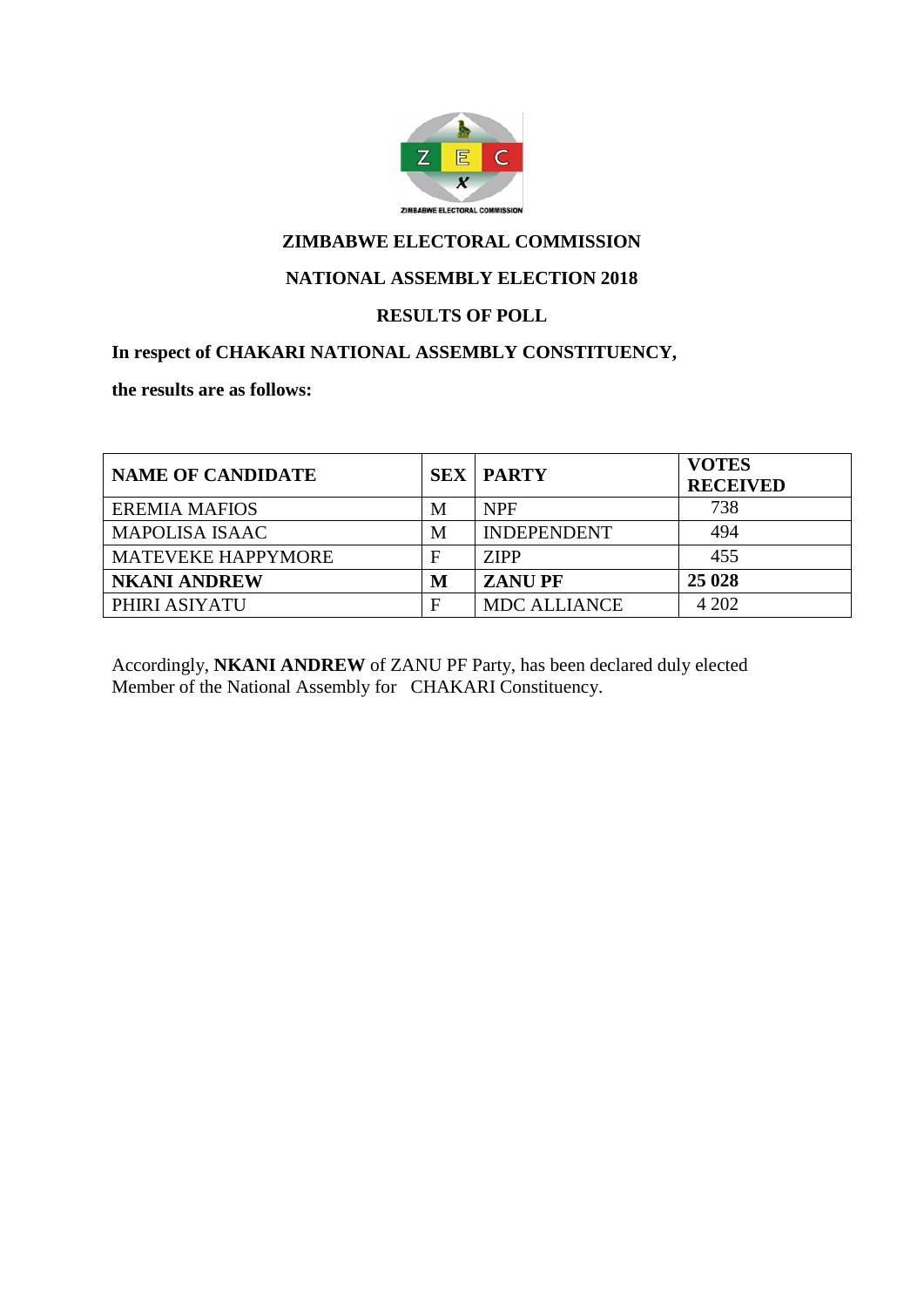

**In respect of CHEGUTU EAST NATIONAL ASSEMBLY CONSTITUENCY,** 

**the results are as follows:**

| <b>NAME OF CANDIDATE</b>      | <b>SEX</b> | <b>PARTY</b>        | <b>VOTES</b><br><b>RECEIVED</b> |
|-------------------------------|------------|---------------------|---------------------------------|
| <b>BVUMO TAWANDA</b>          | M          | <b>MDC ALLIANCE</b> | 5 0 9 2                         |
| <b>CHIDENDE ONIAS</b>         | M          | MDC T               | 987                             |
| <b>CHINDIYA WASHINGTON</b>    | M          | <b>INDEPENDENT</b>  | 317                             |
| <b>KAPETA SAMUEL</b>          | M          | <b>INDEPENDENT</b>  | 442                             |
| <b>KUNONGA CLEVER</b>         | M          | <b>NPF</b>          | 272                             |
| <b>MUCHENGA PARDON</b>        | M          | <b>INDEPENDENT</b>  | 126                             |
| <b>MUZARIRI AGNES</b>         | F          | <b>ZIPP</b>         | 196                             |
| <b>NDORO MATHEW</b>           | M          | <b>BZA</b>          | 39                              |
| <b>NHIRA DAVID</b>            | M          | <b>INDEPENDENT</b>  | 271                             |
| <b>SHAMU WEBSTER KOTIWANI</b> | M          | <b>ZANUPF</b>       | 15873                           |
| ZIMANI ZVAKWANA PROSPER       | M          | <b>PRC</b>          | 333                             |

Accordingly**, SHAMU WEBSTER KOTIWANI** of **ZANU PF** Party, has been declared duly elected Member of the National Assembly for **CHEGUTU EAST** Constituency.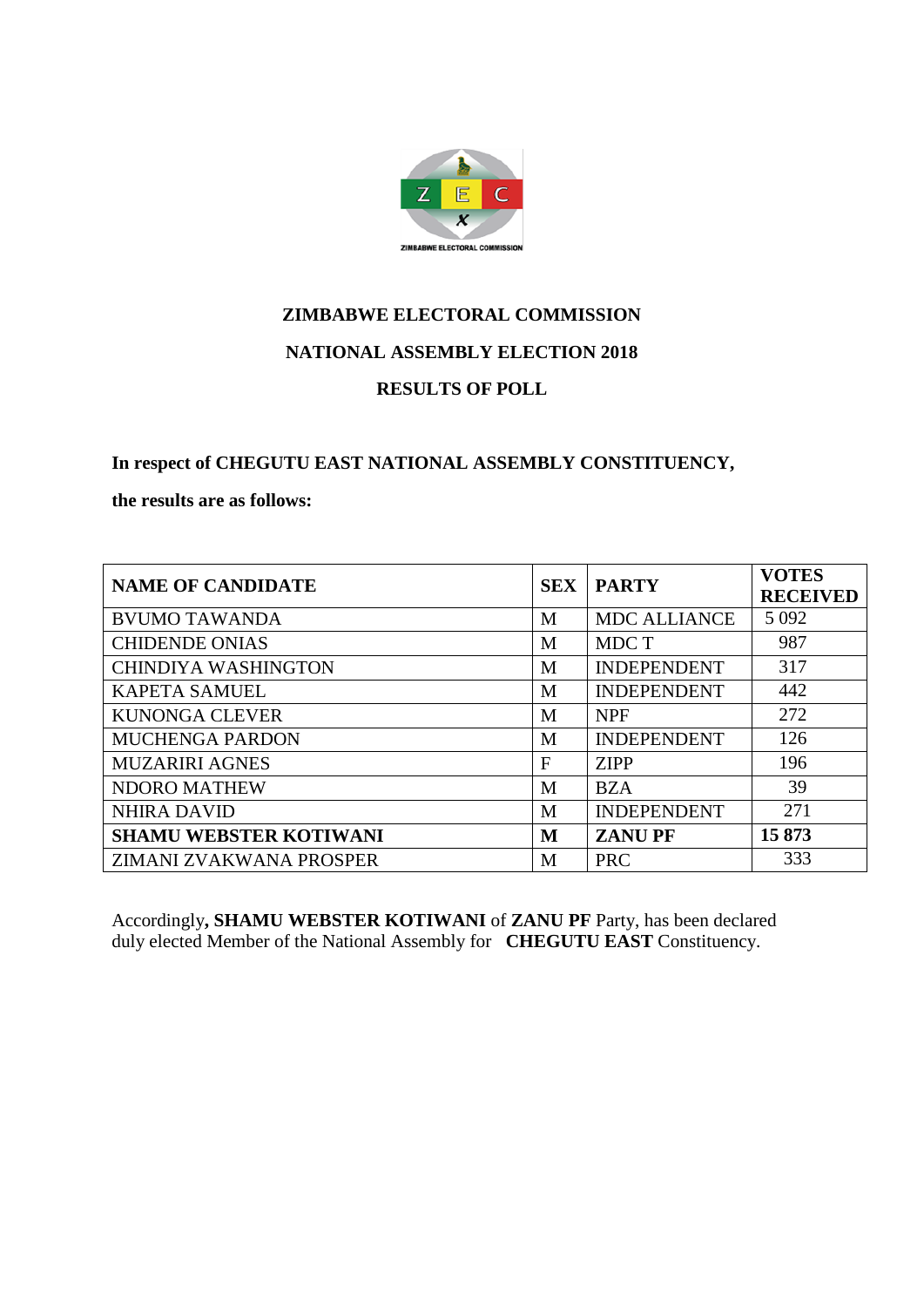

### **In respect of CHEGUTU WEST NATIONAL ASSEMBLY CONSTITUENCY,**

**the results are as follows:**

| <b>NAME OF CANDIDATE</b>      |   | <b>SEX   PARTY</b>  | <b>VOTES</b><br><b>RECEIVED</b> |
|-------------------------------|---|---------------------|---------------------------------|
| <b>BOBO SHINGIRAI CANIOUS</b> | M | <b>PRC</b>          | 180                             |
| <b>DZINGIRAI TAVONGA</b>      | M | <b>MDCT</b>         | 1796                            |
| <b>KACHE SIMON</b>            | M | <b>UCADPZ</b>       | 224                             |
| <b>KONJANI GIFT MACHOKA</b>   | M | <b>MDC ALLIANCE</b> | 10 948                          |
| <b>MUNATSI OWEN</b>           | M | <b>NDF</b>          | 381                             |
| <b>MUNDAYI ARNOD FREDDIE</b>  | M | <b>INDEPENDENT</b>  | 539                             |
| <b>MUSETA KENNEDY</b>         | M | <b>UDA</b>          | 76                              |
| <b>NDUNA DEXTER</b>           | M | <b>ZANUPF</b>       | 10 9 32                         |

Accordingly, **KONJANI GIFT MACHOKA** of MDC-ALLIANCE Party, has been declared duly elected Member of the National Assembly for CHEGUTU WEST Constituency.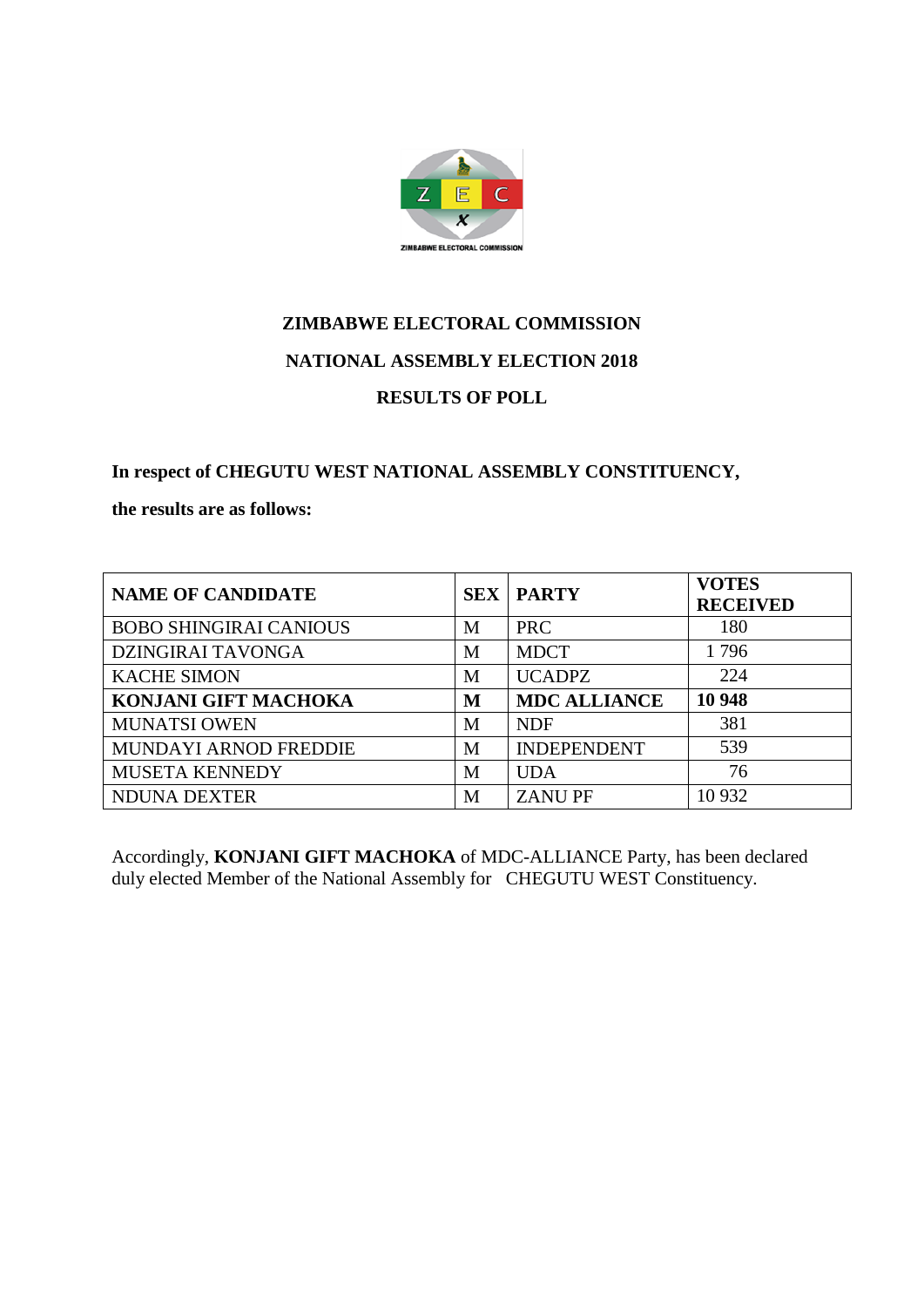

#### **In respect of CHINHOYI NATIONAL ASSEMBLY CONSTITUENCY,**

#### **the results are as follows:**

| Name of Candidate         | <b>Sex</b> | <b>Party</b>        | <b>Votes Received</b> |
|---------------------------|------------|---------------------|-----------------------|
| <b>CHENEY RAY ANTHONY</b> | M          | <b>INDEPENDENT</b>  | 460                   |
| MAPFUMO DAMSON BOTHOLOMEW | M          | <b>FCZ</b>          | 262                   |
| <b>MATARUSE PETER</b>     | M          | <b>MDC ALLIANCE</b> | 17931                 |
| MBONDIYA NELSON           | M          | MDC-T               | 753                   |
| MHANGWA LESLIE EVERMAN    | M          | <b>PRC</b>          | 817                   |
| NYANDORO JACOB ISRAEL     | M          | <b>INDEPENDENT</b>  | 290                   |
| ISAURAMBA LAST TAGUMA     | M          | <b>ZANUPF</b>       | 9 0 9 6               |
| <b>TADERERA AUDINEY</b>   | M          | <b>NPF</b>          | 298                   |
| <b>TIGERE ONESAYI</b>     | M          | <b>BZA</b>          | 113                   |
| <b>VIYAZHERO LOVEMORE</b> | M          | <b>ZIPP</b>         | 52                    |

Accordingly, **MATARUSE PETER** of MDC ALLIANCE Party, has been declared duly elected Member of the National Assembly for CHINHOYI Constituency.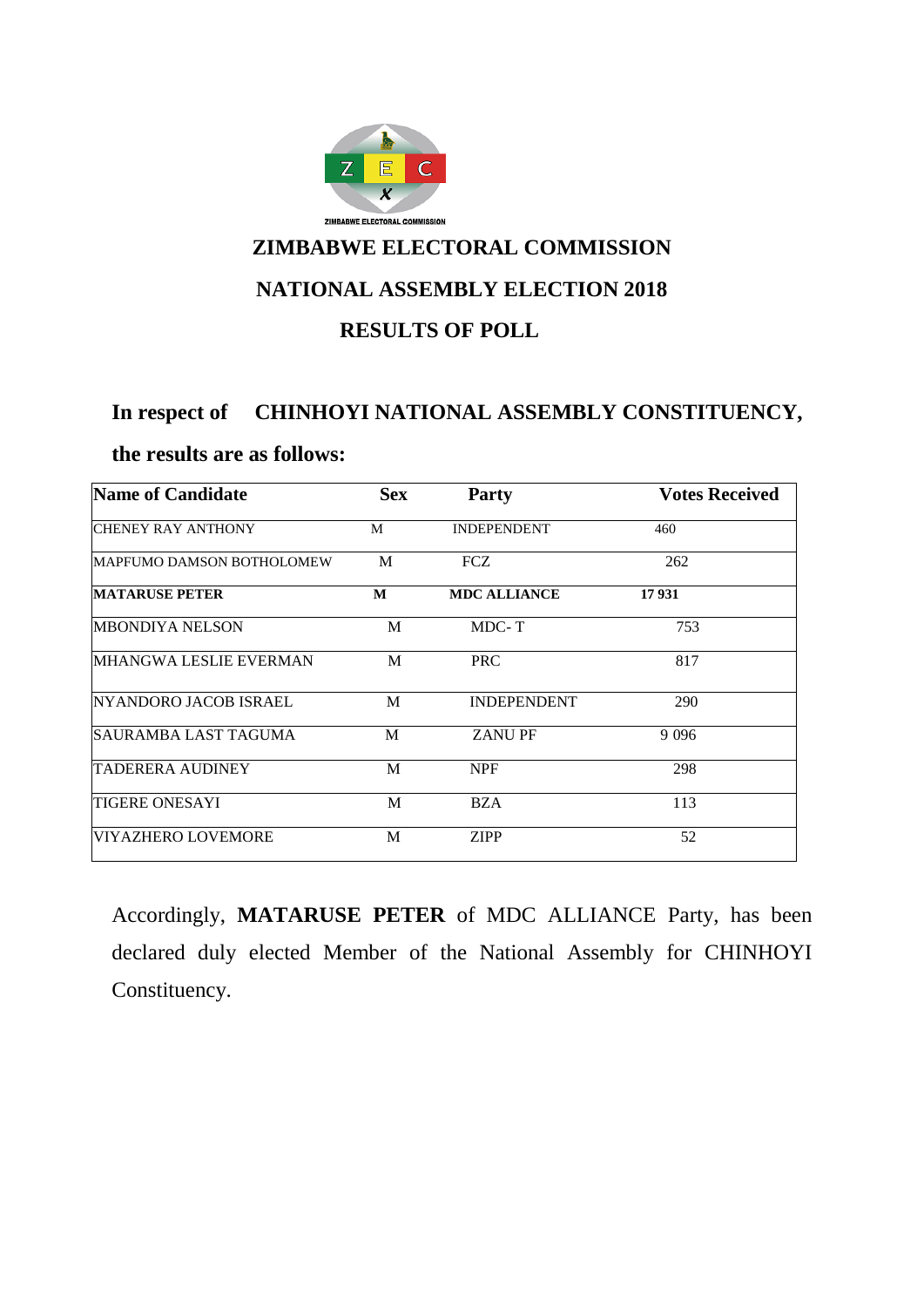

#### **NATIONAL ASSEMBLY ELECTION 2018**

#### **RESULTS OF POLL**

#### **In respect of HURUNGWE CENTRAL NATIONAL ASSEMBLY CONSTITUENCY,**

**the results are as follows:**

| <b>NAME OF CANDIDATE</b>  |   | <b>SEX   PARTY</b>  | <b>VOTES</b><br><b>RECEIVED</b> |
|---------------------------|---|---------------------|---------------------------------|
| <b>BANDA EVERJOY</b>      | F | <b>ZIPP</b>         | 454                             |
| <b>KUIPA EBBA</b>         | F | <b>NPF</b>          | 2 1 1 8                         |
| <b>MAGUNJE TAWANDA R.</b> | М | <b>MDC ALLIANCE</b> | 7439                            |
| <b>MANYEMBERE FIDELIS</b> | M | <b>PRC</b>          | 211                             |
| <b>MUTERO TAYLOR</b>      | М | <b>INDEPENDENT</b>  | 495                             |
| <b>NDIWENI DOUBT</b>      | М | <b>ZANUPF</b>       | 14 281                          |

Accordingly, **NDIWENI DOUBT** of ZANU PF Party, has been declared duly elected Member of the National Assembly for HURUNGWE CENTRAL Constituency.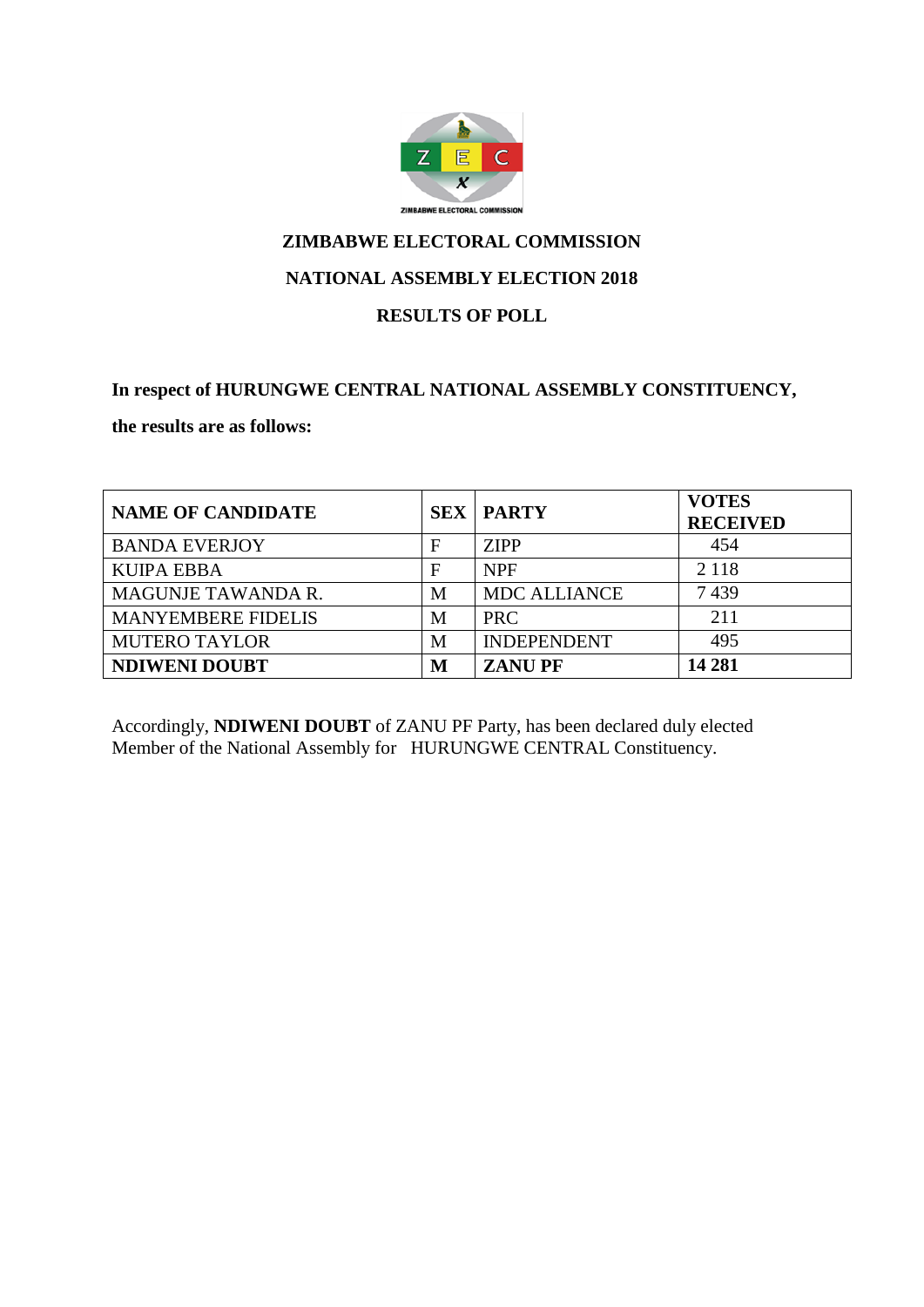

#### **In respect of HURUNGWE EAST NATIONAL ASSEMBLY CONSTITUENCY,**

**the results are as follows:**

| <b>NAME OF CANDIDATE</b> | <b>SEX</b> | <b>PARTY</b>       | <b>VOTES</b><br><b>RECEIVED</b> |
|--------------------------|------------|--------------------|---------------------------------|
| <b>CHONGO BATSIRAI</b>   | M          | <b>PRC</b>         | 710                             |
| <b>GUKWA MARKO</b>       | M          | <b>INDEPENDENT</b> | 634                             |
| <b>MAHOKA SARAH</b>      | F          | <b>NPF</b>         | 4 0 7 2                         |
| <b>MASENDA NGONIT</b>    | М          | <b>ZANUPF</b>      | 21 28 6                         |
| <b>MHUKA TSITSI</b>      | F          | <b>ZIPP</b>        | 204                             |
| <b>NZIMBE EDSON</b>      | M          | <b>NZRP</b>        | 198                             |

Accordingly**, MASENDA NGONI T** of **ZANU PF** Party, has been declared duly elected Member of the National Assembly for HURUNGWE EAST Constituency.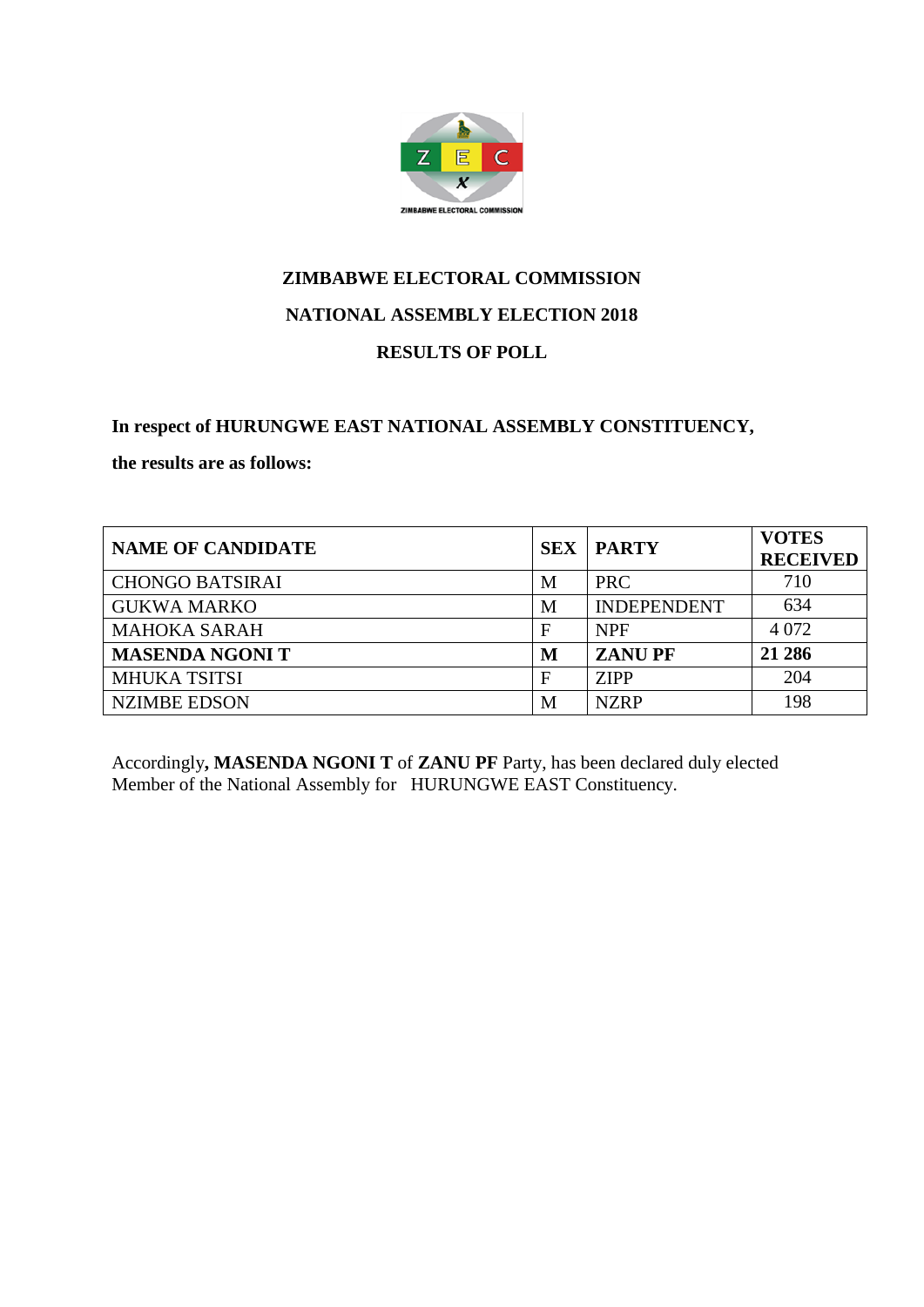

### **In respect of HURUNGWE WEST NATIONAL ASSEMBLY CONSTITUENCY,**

**the results are as follows:**

| <b>NAME OF CANDIDATE</b>  |   | <b>SEX   PARTY</b>  | <b>VOTES</b><br><b>RECEIVED</b> |
|---------------------------|---|---------------------|---------------------------------|
| <b>BAMU ALECK</b>         | M | <b>NPF</b>          | 403                             |
| <b>MAKANYAIRE WILSON</b>  | M | <b>MDC ALLIANCE</b> | 7 3 1 1                         |
| <b>MAKOMBE HENRY</b>      | M | <b>ZIPP</b>         | 264                             |
| <b>MLISWA MARY T</b>      |   | <b>ZANUPF</b>       | 11 645                          |
| <b>ROZARIO WASHINGTON</b> | M | <b>PRC</b>          | 184                             |

Accordingly**, MLISWA MARY T** of **ZANU PF** Party, has been declared duly elected Member of the National Assembly for **HURUNGWE WEST** Constituency.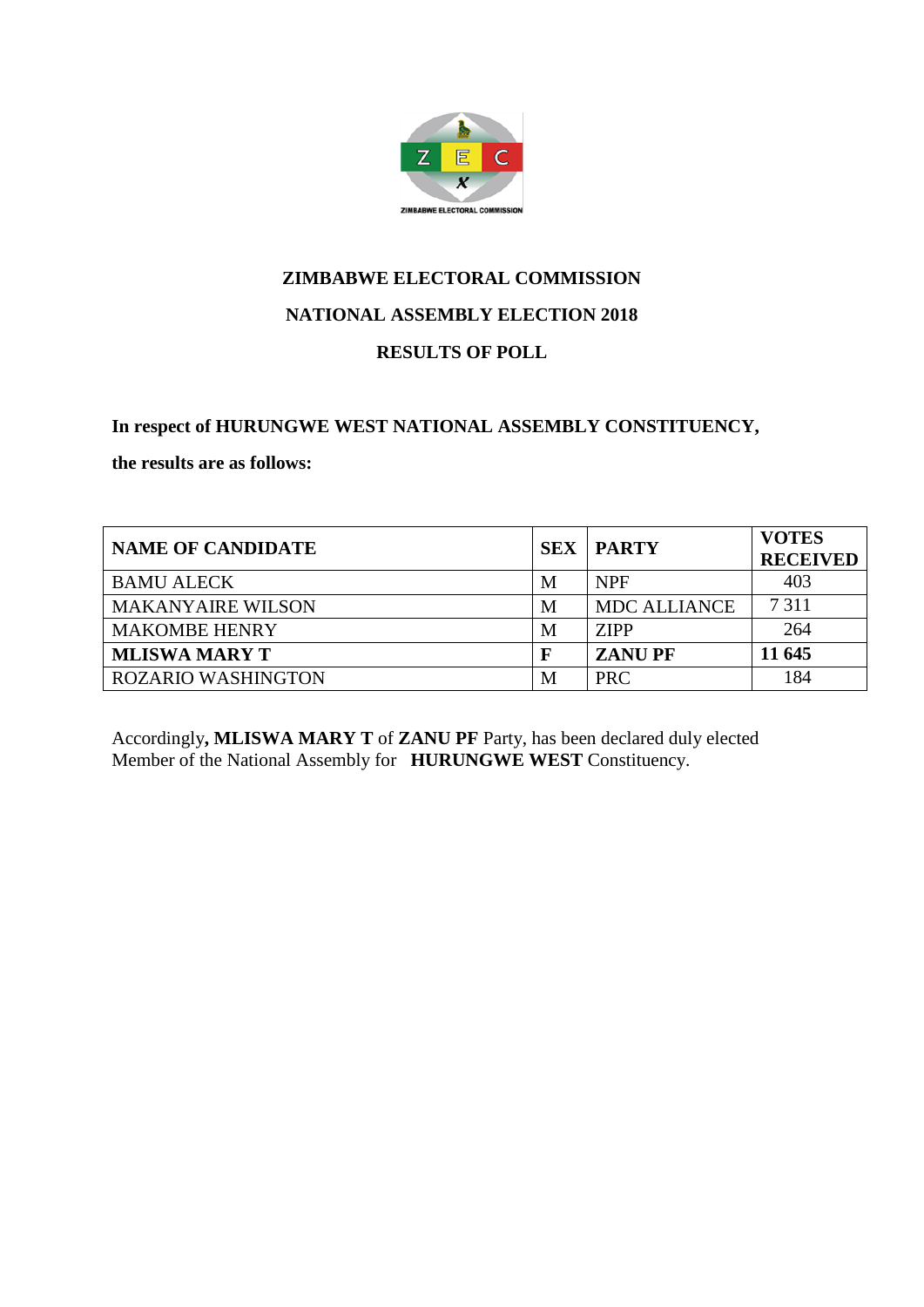

#### **NATIONAL ASSEMBLY ELECTION 2018**

#### **RESULTS OF POLL**

#### **In respect of HURUNGWE NORTH NATIONAL ASSEMBLY CONSTITUENCY,**

**the results are as follows:**

| <b>NAME OF CANDIDATE</b>        | <b>SEX</b> | PARTY               | <b>VOTES</b><br><b>RECEIVED</b> |
|---------------------------------|------------|---------------------|---------------------------------|
| DINDINGWE JOHN CLEVER           | M          | <b>MDC ALLIANCE</b> | 5 7 7 9                         |
| <b>GANDAWA MUSAVAYA ABILITY</b> | М          | <b>ZANU PF</b>      | 12726                           |
| <b>KAWARA COSMAR</b>            | M          | <b>NCA</b>          | 506                             |
| <b>MARAMBA HAPINESS</b>         | M          | <b>RZP</b>          | 346                             |
| <b>MAWARIRE MBIZVO JEALOUS</b>  | М          | <b>NPF</b>          | 263                             |

Accordingly**, GANDAWA MUSAVAYA ABILITY** of **ZANU PF** Party, has been declared duly elected Member of the National Assembly for **HURUNGWE NORTH** Constituency.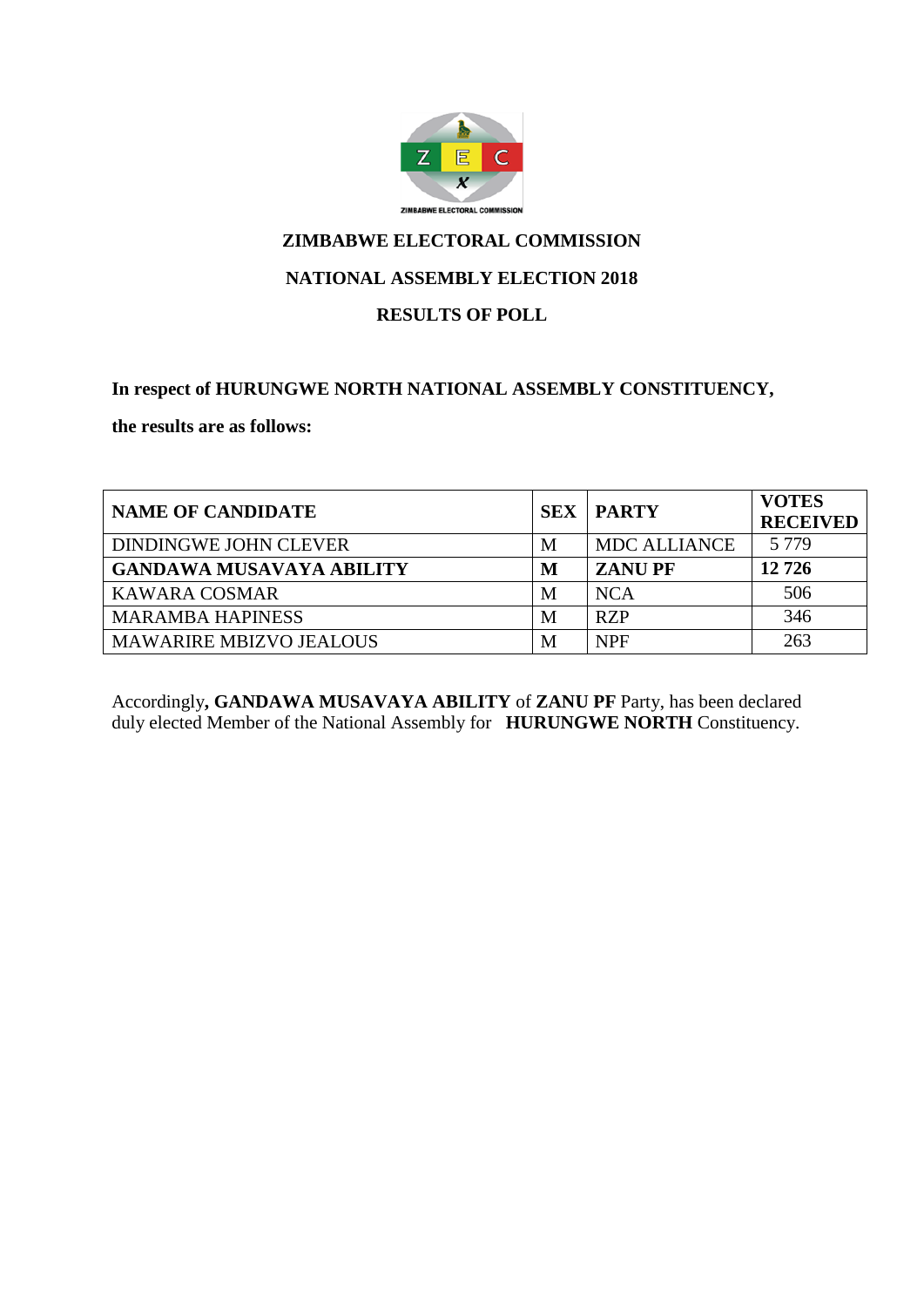

# **ZIMBABWE ELECTORAL COMMISSION NATIONAL ASSEMBLY ELECTION 2018**

#### **RESULTS OF POLL**

## **In respect of KADOMA CENTRAL NATIONAL ASSEMBLY CONSTITUENCY,**

#### **the results are as follows:**

| <b>NAME OF CANDIDATE</b>        | <b>SEX</b> | <b>PARTY</b>        | <b>VOTES</b><br><b>RECEIVED</b> |
|---------------------------------|------------|---------------------|---------------------------------|
| <b>CHINYANGANYA MUCHINERIPI</b> | M          | <b>MDC ALLIANCE</b> | 15 278                          |
| KARUKWARU MATHA                 | F          | <b>UANC</b>         | 102                             |
| <b>GAZA GIFT</b>                | M          | <b>ZIPP</b>         | 332                             |
| <b>KABVARA JEOFREY</b>          | M          | <b>PRC</b>          | 152                             |
| <b>MAPURANGA LOVEMORE</b>       | M          | <b>NCA</b>          | 79                              |
| <b>MATAMBO PETER CHANDAFIRA</b> | M          | MDC T               | 1 1 2 2                         |
| <b>MATOMBO EDSON MUNYARADZI</b> | M          | <b>INDEPENDENT</b>  | 1654                            |
| <b>MAVESERE ZIVANAYI</b>        | M          | <b>INDEPENDENT</b>  | 2 0 3 1                         |
| PHIRI FANI PHANUEL              | M          | <b>ZANUPF</b>       | 7382                            |
| <b>SAITA NOEL</b>               | M          | <b>NPF</b>          | 194                             |
| TEMBO SOLOMON ISAAC             | M          | <b>INDEPENDENT</b>  | 1 1 5 2                         |

Accordingly, **CHINYANGANYA MUCHINERIPI** of MDC ALLIANCE Party, has been declared duly elected Member of the National Assembly for KADOMA CENTRAL Constituency.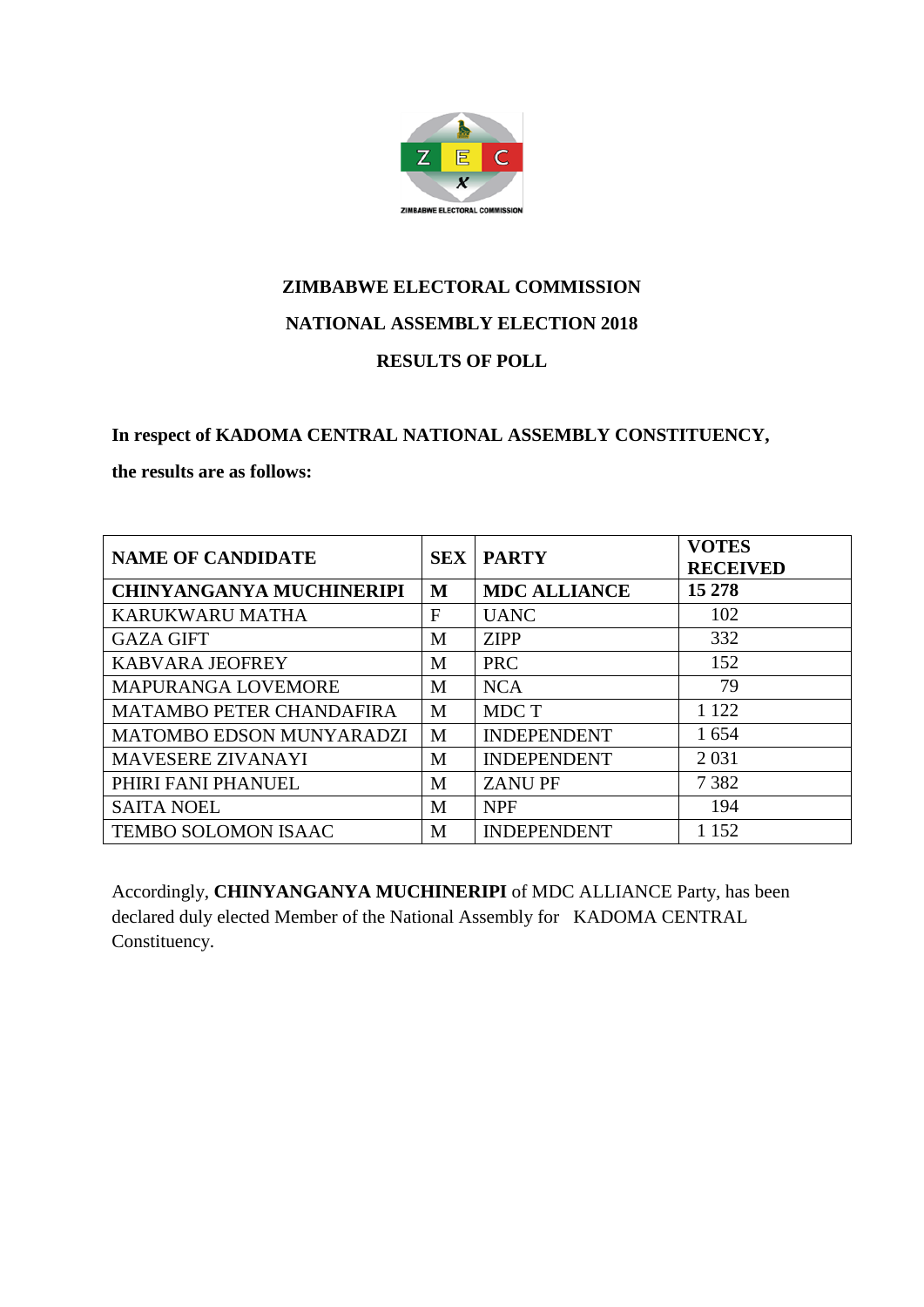

### **NATIONAL ASSEMBLY ELECTION 2018**

### **RESULTS OF POLL**

## **In respect of KARIBA NATIONAL ASSEMBLY CONSTITUENCY,**

**the results are as follows:**

| <b>NAME OF CANDIDATE</b>      |   | <b>SEX   PARTY</b> | <b>VOTES</b><br><b>RECEIVED</b> |
|-------------------------------|---|--------------------|---------------------------------|
| <b>HOUGHTON JOHN ROLAND</b>   |   | <b>MDC</b>         | 13258                           |
|                               | M | <b>ALLIANCE</b>    |                                 |
| MACKENZIE EVIDENCE TINOTENNDA | M | <b>INDEPENDENT</b> | 619                             |
| MAKUWERERE TAPFUMANEYI        | M | MDC-T              | 634                             |
| <b>MHORA DISKSON</b>          | M | <b>ZIPP</b>        | 213                             |
| MUCHIYATAHWA TANGISAI         | M | <b>PRC</b>         | 308                             |
| MUGADZA PATRICK PHILLIP       | M | <b>UDM</b>         | 76                              |
| MURODZA AUGUSTINE             | M | <b>FZC</b>         | 63                              |
| <b>SHUMBA TAPSON</b>          | M | <b>ZANUPF</b>      | 11951                           |

Accordingly**, HOUGHTON JOHN ROLAND** of **MDC ALLIANCE** Party Candidate , has been declared duly elected Member of the National Assembly for **KARIBA** Constituency.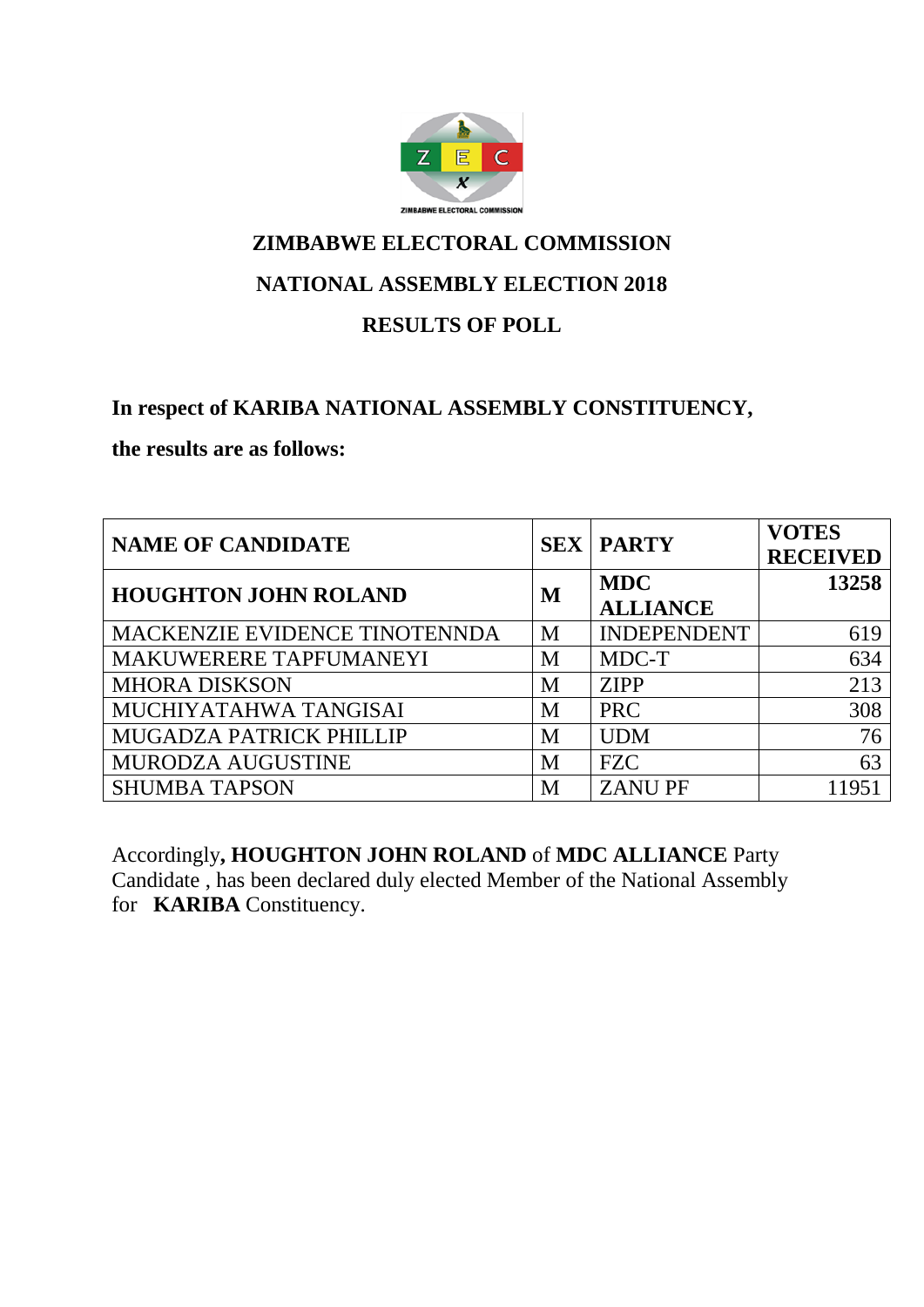

#### **NATIONAL ASSEMBLY ELECTION 2018**

#### **RESULTS OF POLL**

#### **In respect of MAGUNJE NATIONAL ASSEMBLY CONSTITUENCY,**

**the results are as follows:**

| <b>NAME OF CANDIDATE</b> |   | <b>SEX   PARTY</b>  | <b>VOTES</b><br><b>RECEIVED</b> |
|--------------------------|---|---------------------|---------------------------------|
| <b>GANDAWA GODFREY</b>   | M | <b>INDEPENDENT</b>  | 5 5 9 8                         |
| <b>GATSI THOMAS</b>      | M | <b>PRC</b>          | 387                             |
| <b>KASHIRI CECIL</b>     | M | <b>ZANUPF</b>       | 6 7 2 6                         |
| KUSEMAMURIWO TONDERAI    | M | <b>MDC ALLIANCE</b> | 5 6 9 4                         |
| <b>MADIRO HENRY</b>      | M | <b>ZIPP</b>         | 183                             |

Accordingly, **KASHIRI CECIL** of **ZANU PF Party**, has been declared duly elected Member of the National Assembly for MAGUNJE Constituency.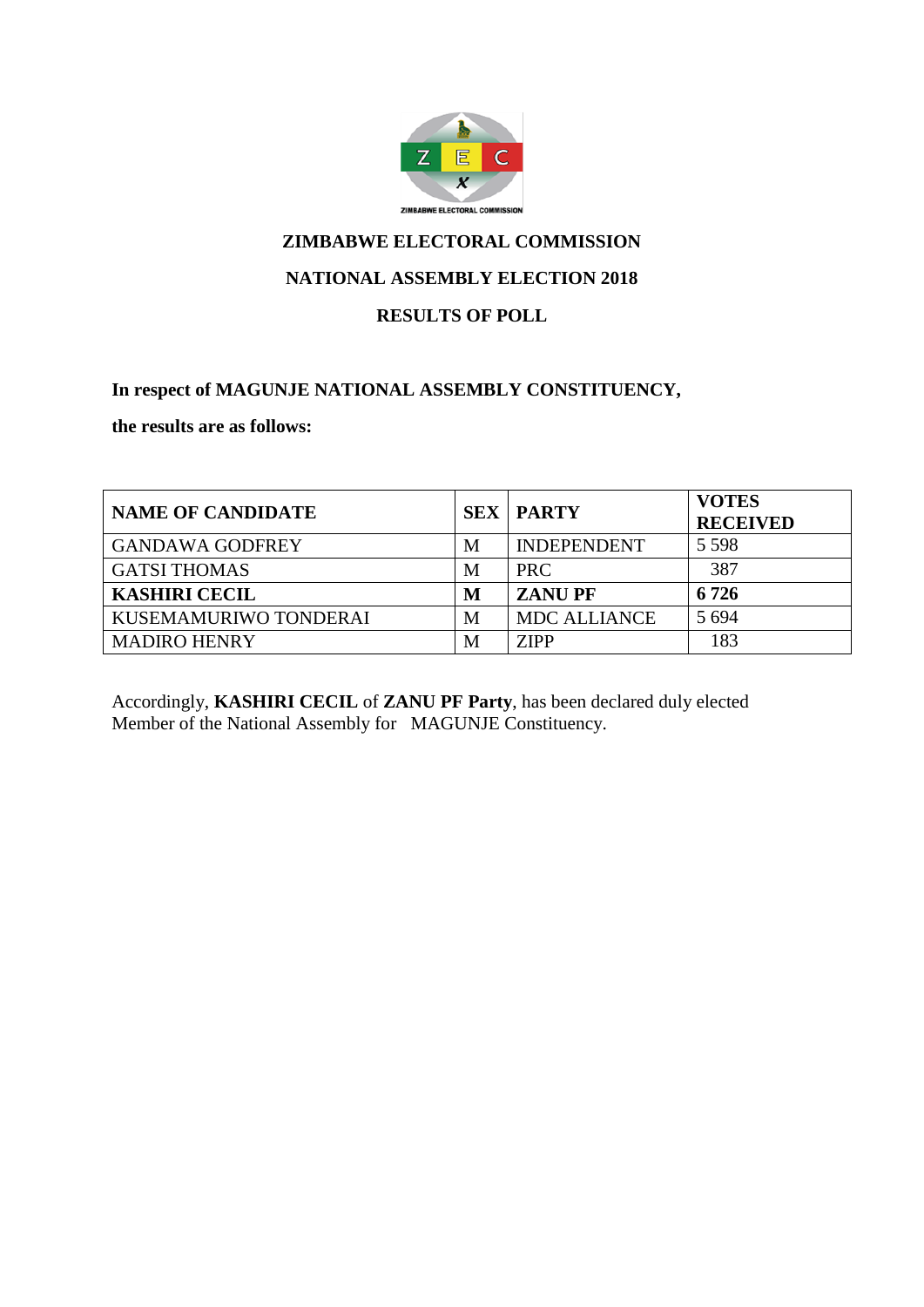

#### **In respect of MAKONDE NATIONAL ASSEMBLY CONSTITUENCY,**

**the results are as follows:**

**`**

| <b>NAME OF CANDIDATE</b> |   | <b>SEX   PARTY</b>  | <b>VOTES</b><br><b>RECEIVED</b> |
|--------------------------|---|---------------------|---------------------------------|
| <b>MUTEERA ANDREW</b>    | M | FMZ                 | 523                             |
| NYAKATA CHRISTOPHER      | M | <b>NPF</b>          | 617                             |
| <b>PARADZA KINDNESS</b>  | M | <b>ZANU PF</b>      | 19 337                          |
| <b>TIGERE NOEL</b>       | M | <b>MDC ALLIANCE</b> | 4 2 6 1                         |

Accordingly**, PARADZA KINDNESS** of **ZANU PF** Party, has been declared duly elected Member of the National Assembly for MAKONDE Constituency.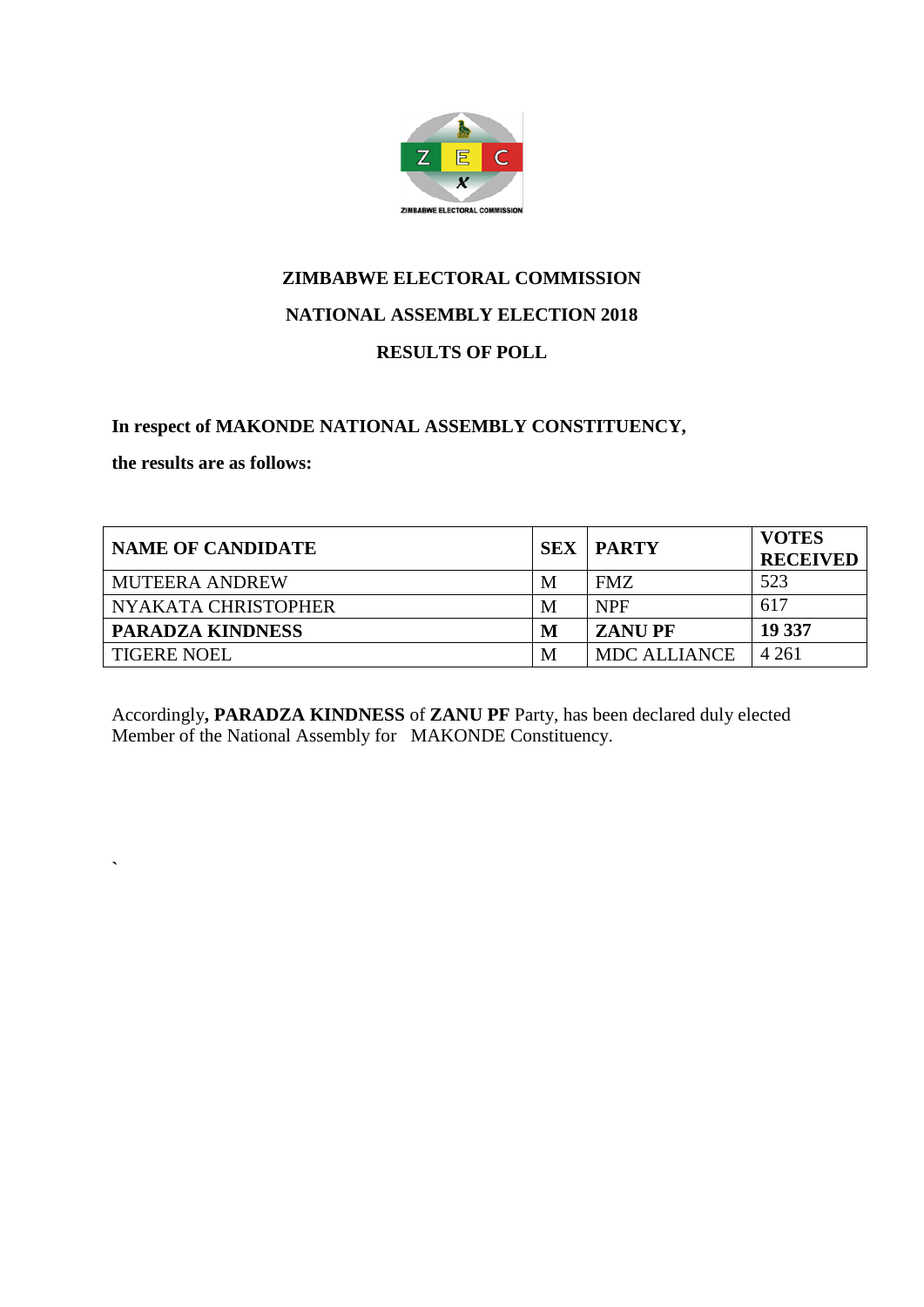

#### **NATIONAL ASSEMBLY ELECTION 2018**

#### **RESULTS OF POLL**

#### **In respect of MHANGURA NATIONAL ASSEMBLY CONSTITUENCY,**

**the results are as follows:**

| <b>NAME OF CANDIDATE</b>         |             | <b>SEX   PARTY</b>  | <b>VOTES</b><br><b>RECEIVED</b> |
|----------------------------------|-------------|---------------------|---------------------------------|
| <b>GOREJEMA GARIKAI</b>          | M           | <b>MDC ALLIANCE</b> | 3466                            |
| <b>KADAMBE PETER</b>             | M           | <b>NPF</b>          | 306                             |
| <b>MASANGO CHINHAMO PRECIOUS</b> | $\mathbf F$ | <b>ZANUPF</b>       | 26 072                          |
| MUNAKI ALECK                     | M           | FMZ.                | 132                             |

Accordingly, **MASANGO CHINHAMO PRECIOUS** of ZANU PF Party, has been declared duly elected Member of the National Assembly for MHANGURA Constituency.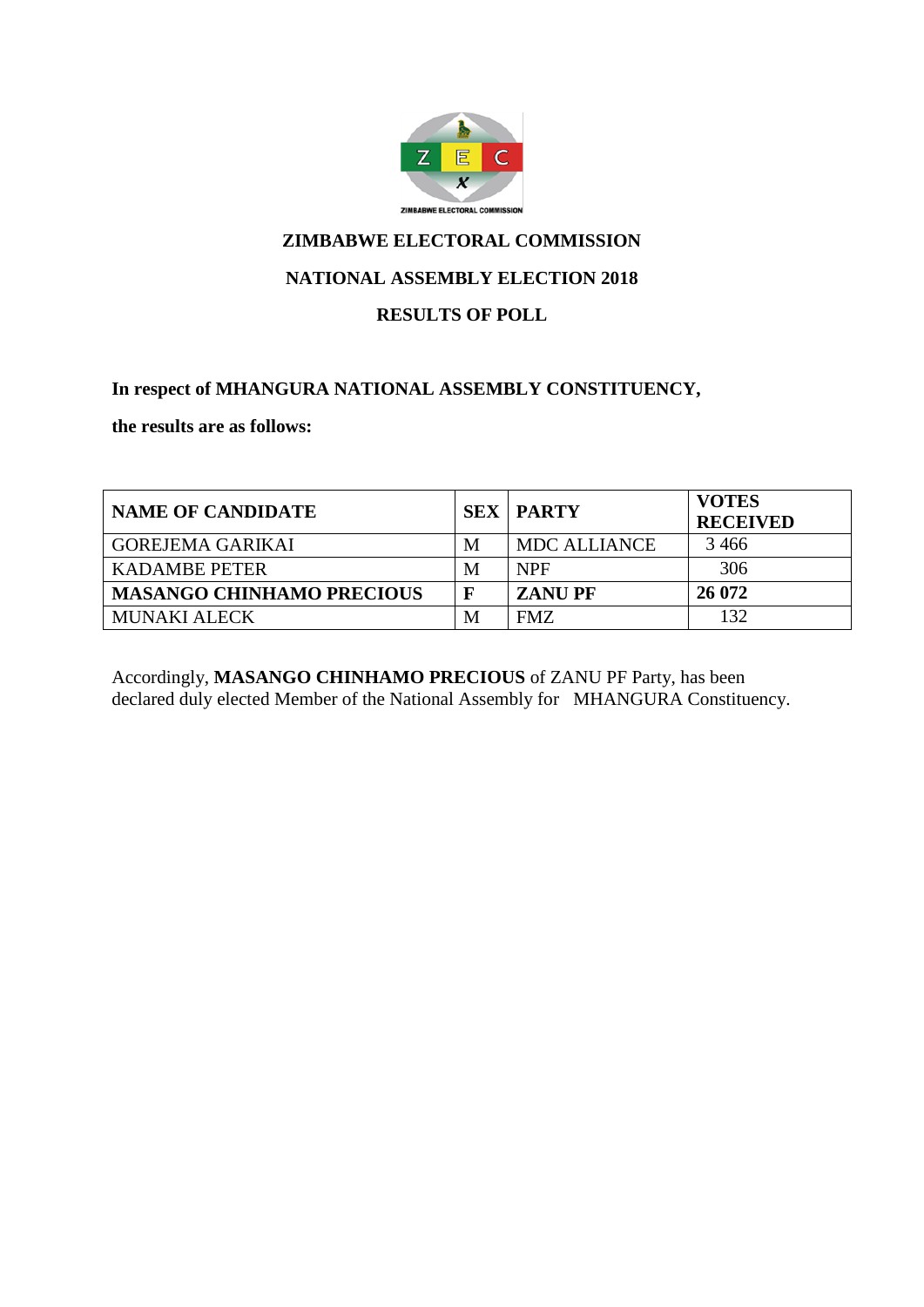

**In respect of MHONDORO MUBAIRA NATIONAL ASSEMBLY CONSTITUENCY,** 

**the results are as follows:**

| <b>NAME OF CANDIDATE</b>     | <b>SEX</b> | <b>PARTY</b>        | <b>VOTES</b><br><b>RECEIVED</b> |
|------------------------------|------------|---------------------|---------------------------------|
| <b>JONGA LIVEAS</b>          | M          | <b>PRC</b>          | 437                             |
| KANDAMBI TAMANIKWA           | M          | <b>NCA</b>          | 308                             |
| <b>KAPUYA FREDDY</b>         | M          | <b>ZANUPF</b>       | 418<br>9                        |
| <b>KUVEYA FARAI</b>          | M          | <b>ZDU</b>          | 306                             |
| <b>MARVELOUS</b>             |            |                     |                                 |
| <b>MAZANI WILFRED TAPIWA</b> | M          | <b>ZIPP</b>         | 101                             |
| <b>MONERA CHRISTOPHER</b>    | M          | <b>MDC ALLIANCE</b> | 5 5 1 4                         |
| <b>NGUNI SYLVESTER</b>       | M          | <b>INDEPENDENT</b>  | 3 1 5 1                         |
| <b>ROBERT</b>                |            |                     |                                 |

Accordingly, **KAPUYA FREDDY** of ZANU PF Party, has been declared duly elected Member of the National Assembly for MHONDORO MUBAIRA Constituency.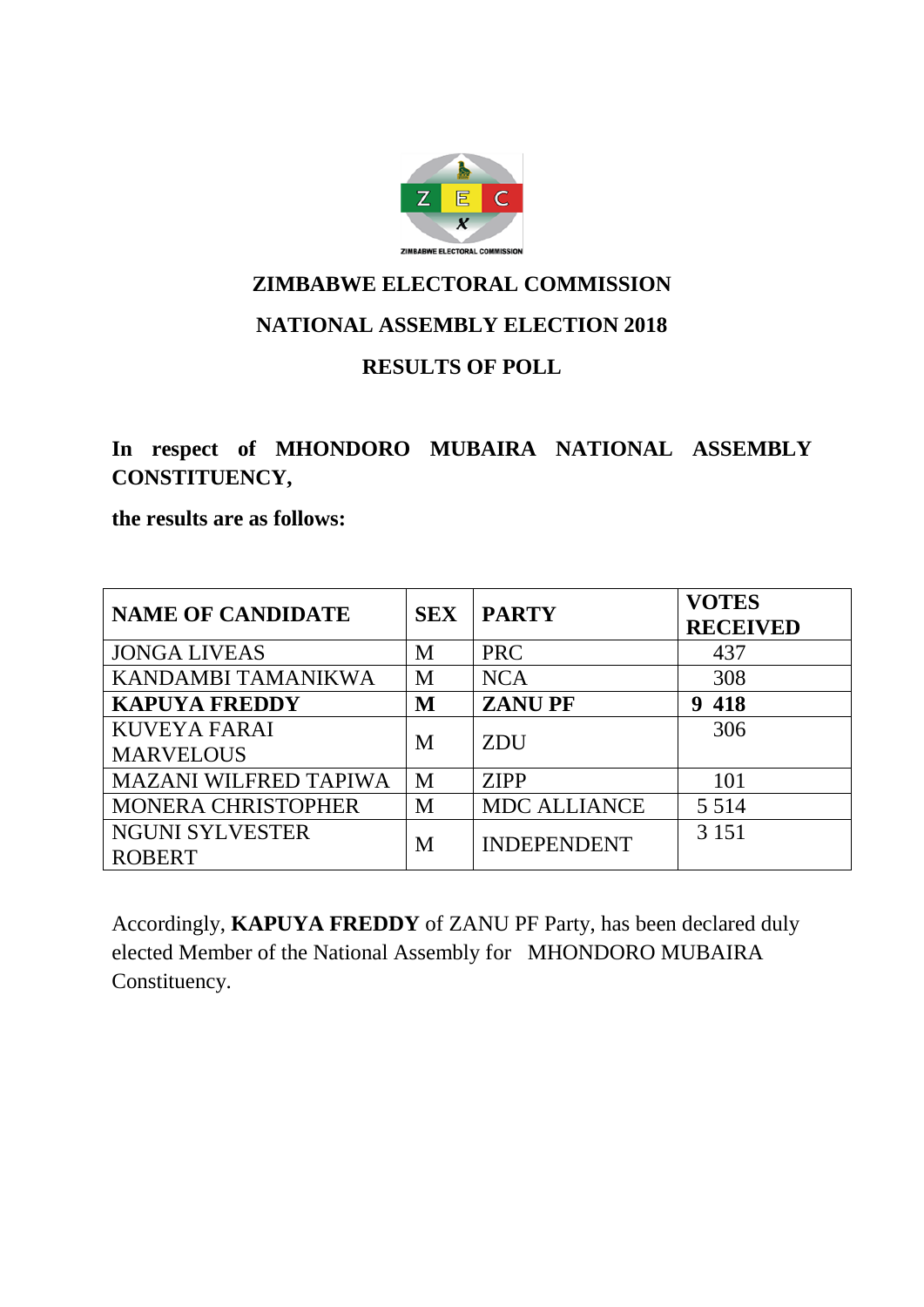

**In respect of MHONDORO - NGEZI NATIONAL ASSEMBLY CONSTITUENCY,** 

**the results are as follows:**

| <b>NAME OF CANDIDATE</b>  | <b>SEX</b> | <b>PARTY</b>        | <b>VOTES</b><br><b>RECEIVED</b> |
|---------------------------|------------|---------------------|---------------------------------|
| <b>MAGAYA EDGAR</b>       | М          | <b>ZIPP</b>         | 596                             |
| <b>MUKUHLANI TAVENGWA</b> | M          | <b>ZANUPF</b>       | 12708                           |
| MUNEMO MANASSEH MUNASHE   | М          | <b>MDC ALLIANCE</b> | 6 5 6 3                         |
| NOMDOKA KUREBWA JAVANGWE  | М          | <b>INDEPENDENT</b>  | 777                             |
| <b>RUSIKE VENGAI</b>      | М          | MDC T               | 584                             |
| <b>SWEVA ELSON</b>        | M          | <b>INDEPENDENT</b>  | 95                              |
| <b>TAPERA SIMON</b>       | М          | <b>PRC</b>          | 267                             |

Accordingly**, MUKUHLANI TAVENGWA** of **ZANU PF** Party, has been declared duly elected Member of the National Assembly for **MHONDORO - NGEZI** Constituency.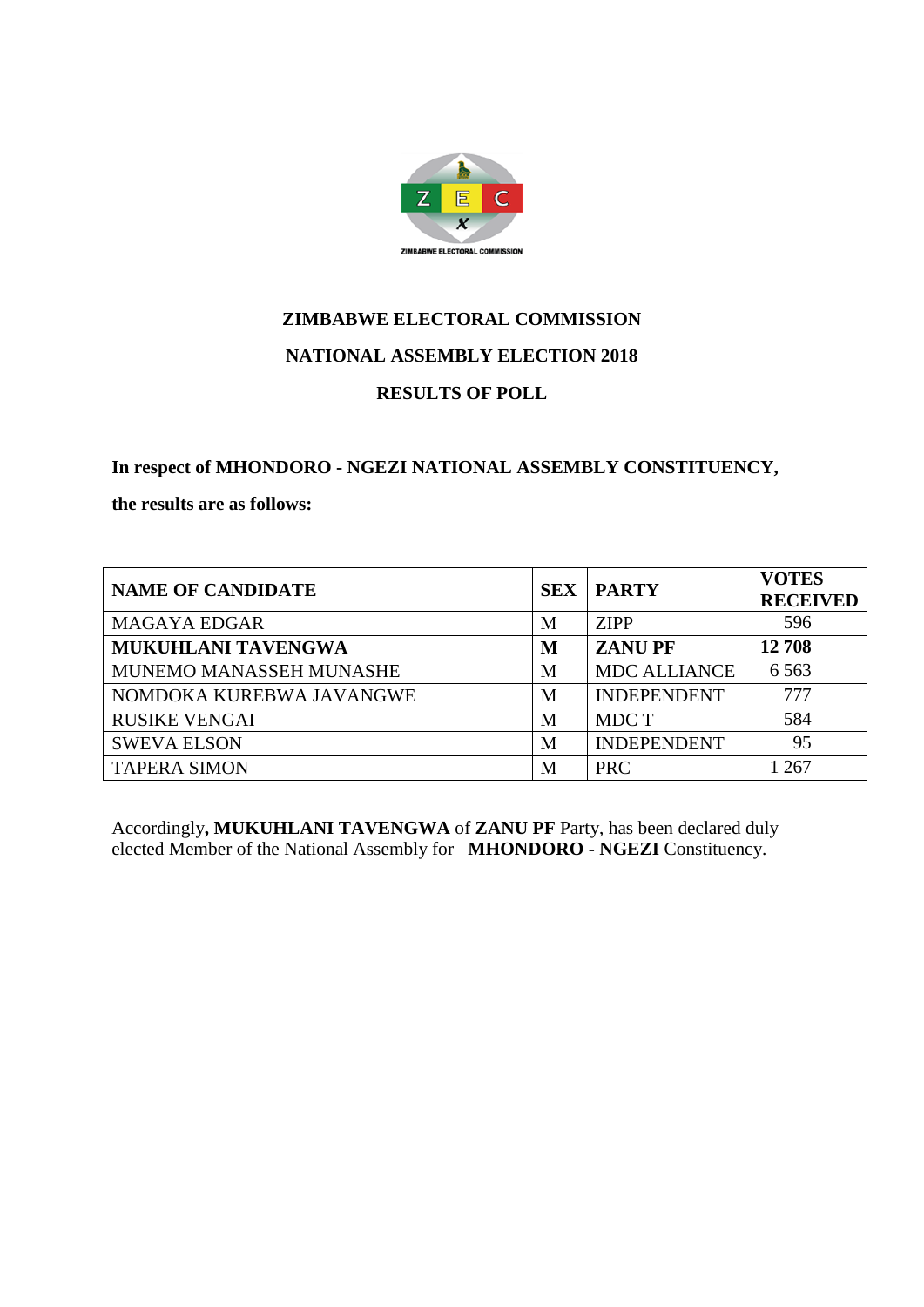

### **NATIONAL ASSEMBLY ELECTION 2018**

### **RESULTS OF POLL**

#### **In respect of MUZVEZVE NATIONAL ASSEMBLY CONSTITUENCY,**

**the results are as follows:**

| <b>NAME OF CANDIDATE</b>            | <b>SEX</b> | <b>PARTY</b>        | <b>VOTES</b><br><b>RECEIVED</b> |
|-------------------------------------|------------|---------------------|---------------------------------|
| <b>BWANYASHURO NICHOLAS TERERAI</b> | M          | <b>MDC-ALLIANCE</b> | 7 1 0 9                         |
| CHIGWANGWAWARE RANGARIRAI           | M          | MDC-T               | 1449                            |
| <b>DANDA HAMLET</b>                 | M          | <b>INDEPENDENT</b>  | 211                             |
| <b>GENDERE JAMES</b>                | M          | <b>NPF</b>          | 104                             |
| <b>GUZURA JOHNSAI</b>               | M          | <b>ZIPP</b>         | 174                             |
| <b>HARITATOS VANGELIS PETER</b>     | M          | <b>ZANUPF</b>       | 23833                           |
| <b>MASABA NIMA</b>                  | M          | <b>NGA</b>          | 73                              |
| MASHONGANDORO MODOCK                | M          | <b>PRC</b>          | 103                             |
| NYAROMO NYARAI BABRA                | F          | <b>PDZ</b>          | 144                             |

Accordingly, **HARITATOS VANGELIS PETER** of **ZANU PF** Party, has been declared duly elected Member of the National Assembly for MUZVEZVE Constituency.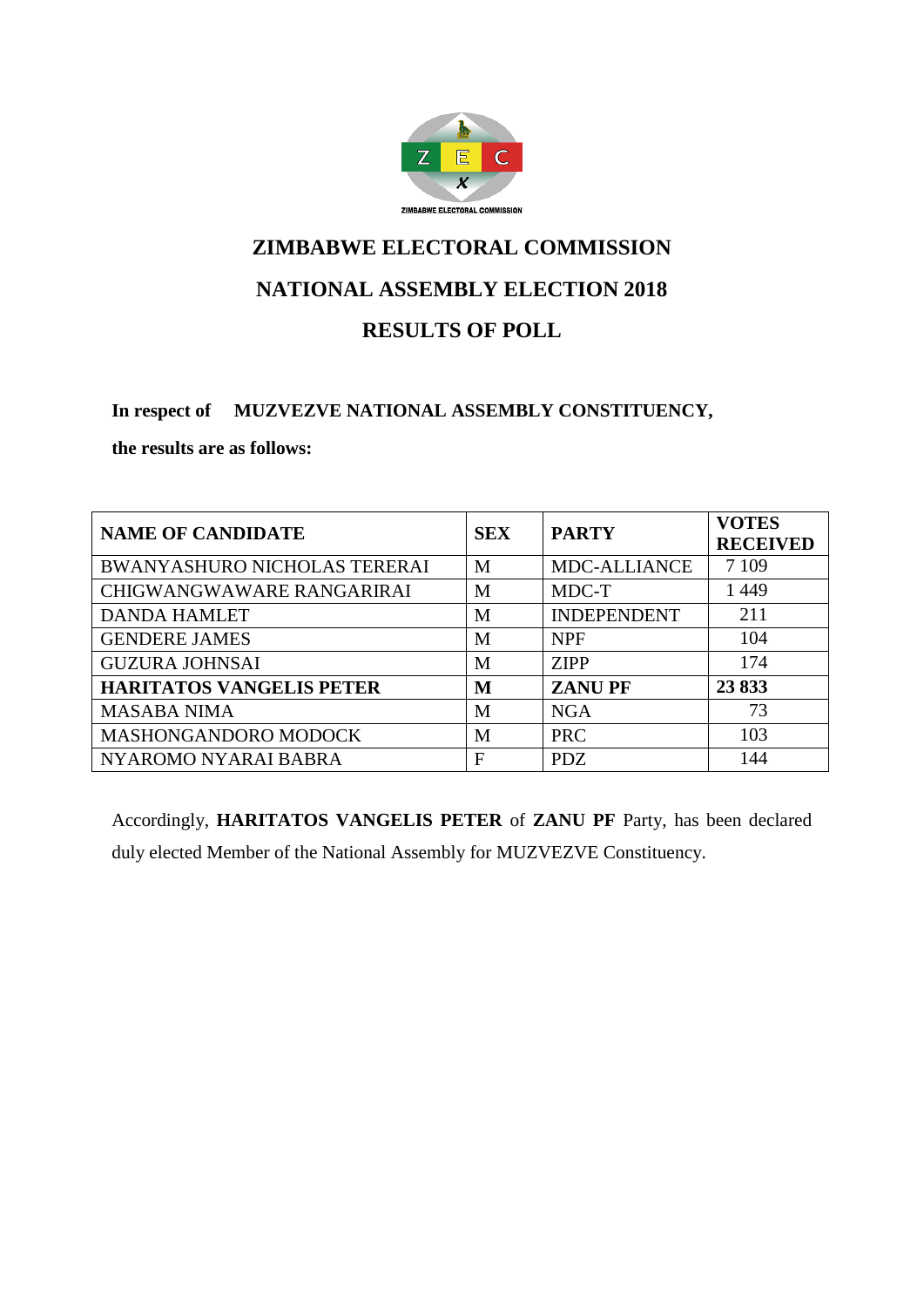

**In respect of NORTON NATIONAL ASSEMBLY CONSTITUENCY,** 

**the results are as follows:**

| <b>NAME OF CANDIDATE</b>        | <b>SEX</b> | <b>PARTY</b>        | <b>VOTES</b><br><b>RECEIVED</b> |
|---------------------------------|------------|---------------------|---------------------------------|
| <b>CHETENI ABRAHAM</b>          | M          | <b>NPF</b>          | 173                             |
| <b>CHIGUNWE TAPIWA</b>          | M          | <b>INDEPENDENT</b>  | 167                             |
| <b>HWERENGWE LOVEMORE</b>       | M          | MDC T               | 566                             |
| <b>MATEMERE SAMUEL</b>          | M          | <b>MDC ALLIANCE</b> | 7850                            |
| <b>MLISWA TEMBA PETER</b>       | M          | <b>INDEPENDENT</b>  | 16857                           |
| MUCHEMWA TENDAI                 | M          | <b>ZIPP</b>         | 185                             |
| MUDZENGI GERALD OBERT           | M          | <b>FZC</b>          | 56                              |
| MUTSVANGWA CHRISTOPHER HATIKURE | М          | <b>ZANUPF</b>       | 4 2 5 5                         |

Accordingly, **MLISWA TEMBA PETER** of **INDEPENDENT**, has been declared duly elected Member of the National Assembly for NORTON Constituency.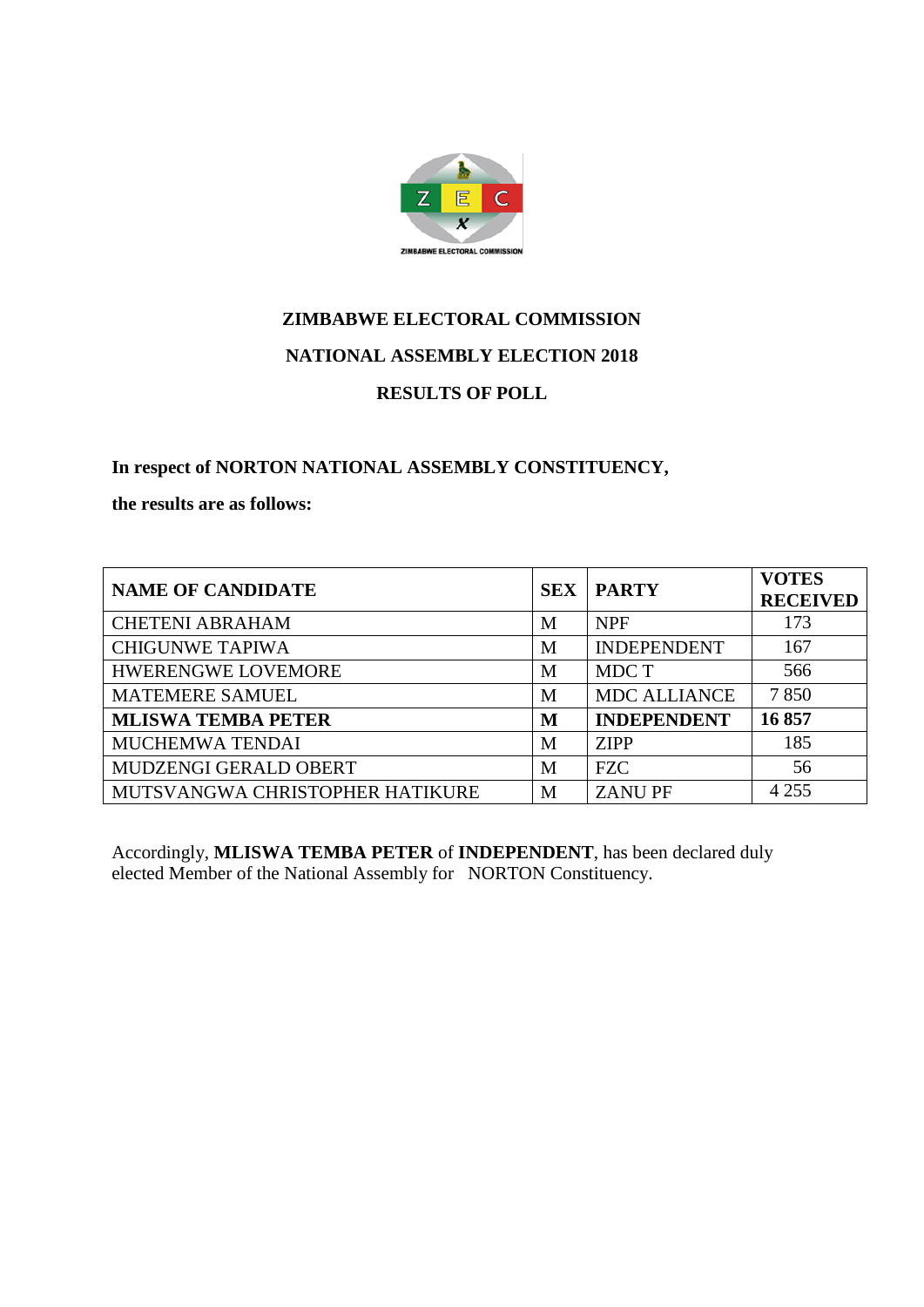

#### **NATIONAL ASSEMBLY ELECTION 2018**

#### **RESULTS OF POLL**

#### **In respect of SANYATI NATIONAL ASSEMBLY CONSTITUENCY,**

**the results are as follows:**

| <b>NAME OF CANDIDATE</b>    | <b>SEX</b>  | <b>PARTY</b>        | <b>VOTES</b><br><b>RECEIVED</b> |
|-----------------------------|-------------|---------------------|---------------------------------|
| <b>CHABUKA SIMANGALISO</b>  | $\mathbf F$ | <b>NPF</b>          | 122                             |
| <b>CHIGORO NATHANIEL</b>    | M           | <b>INDEPENDENT</b>  | 257                             |
| EDZIWA XAVERABEL            | M           | <b>MDC ALLIANCE</b> | 4752                            |
| <b>GWATINYANYA FLORENCE</b> | F           | <b>ZIPP</b>         | 109                             |
| <b>KAMBAMWA POLITE</b>      | M           | <b>ZANUPF</b>       | 12 082                          |
| <b>MAGWIZI BASTER</b>       | M           | <b>ZAPU</b>         | 62                              |
| NYANDORO GIFT               | М           | <b>PRC</b>          | 176                             |

Accordingly, **KAMBAMWA POLITE** of ZANU PF Party, has been declared duly elected Member of the National Assembly for SANYATI Constituency.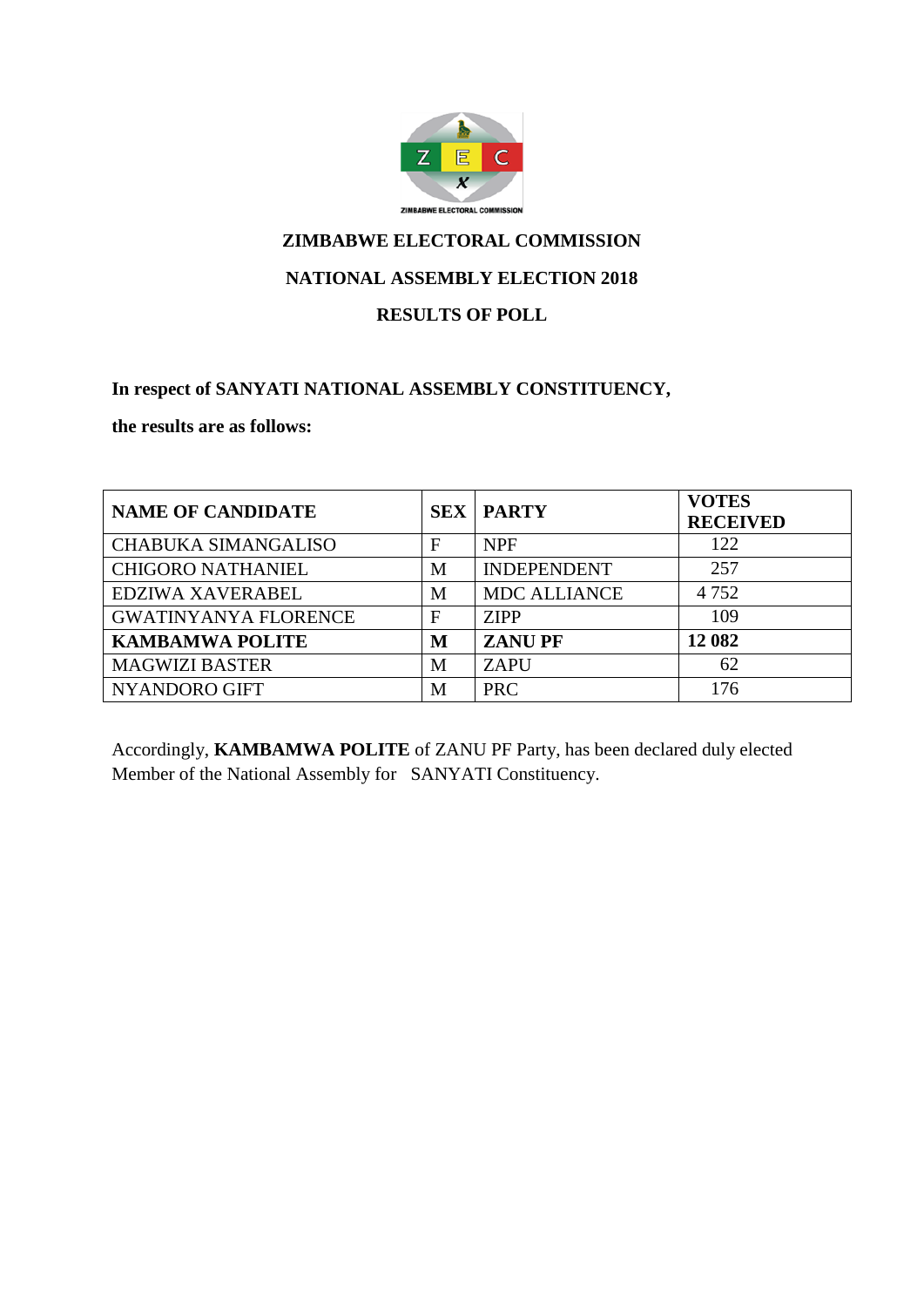

# **ZIMBABWE ELECTORAL COMMISSION NATIONAL ASSEMBLY ELECTION 2018**

#### **RESULTS OF POLL**

#### **In respect of ZVIMBA EAST NATIONAL ASSEMBLY CONSTITUENCY,**

#### **the results are as follows:**

| <b>NAME OF CANDIDATE</b>       |   | <b>SEX   PARTY</b>  | <b>VOTES</b><br><b>RECEIVED</b> |
|--------------------------------|---|---------------------|---------------------------------|
| <b>GAVA GUMISAI WASHINGTON</b> | M | <b>INDEPENDENT</b>  | 633                             |
| <b>MANGISANI CHRISTOPHER</b>   | M | <b>ZIPP</b>         | 599                             |
| MUREFU MAIBIRI DOMINIC         | M | <b>NPF</b>          | 275                             |
| MHENDE CHESTER NHAMO           | M | <b>INDEPENDENT</b>  | 2 7 8 1                         |
| <b>MUGARI FIDELIS ZVIDZAI</b>  | M | <b>MDC ALLIANCE</b> | 13 28 3                         |
| MUTSETSEMA INNOCENT DENNIS     | M | <b>UDA</b>          | 164                             |
| <b>MUTUMBAMI ROBSON</b>        | M | <b>PRC</b>          | 219                             |
| TUNGAMIRAYI TAWANDA            | M | <b>ZANUPF</b>       | 14 302                          |

Accordingly, **TUNGAMIRAYI TAWANDA** of ZANU PF Party, has been declared duly elected Member of the National Assembly for ZVIMBA EAST Constituency.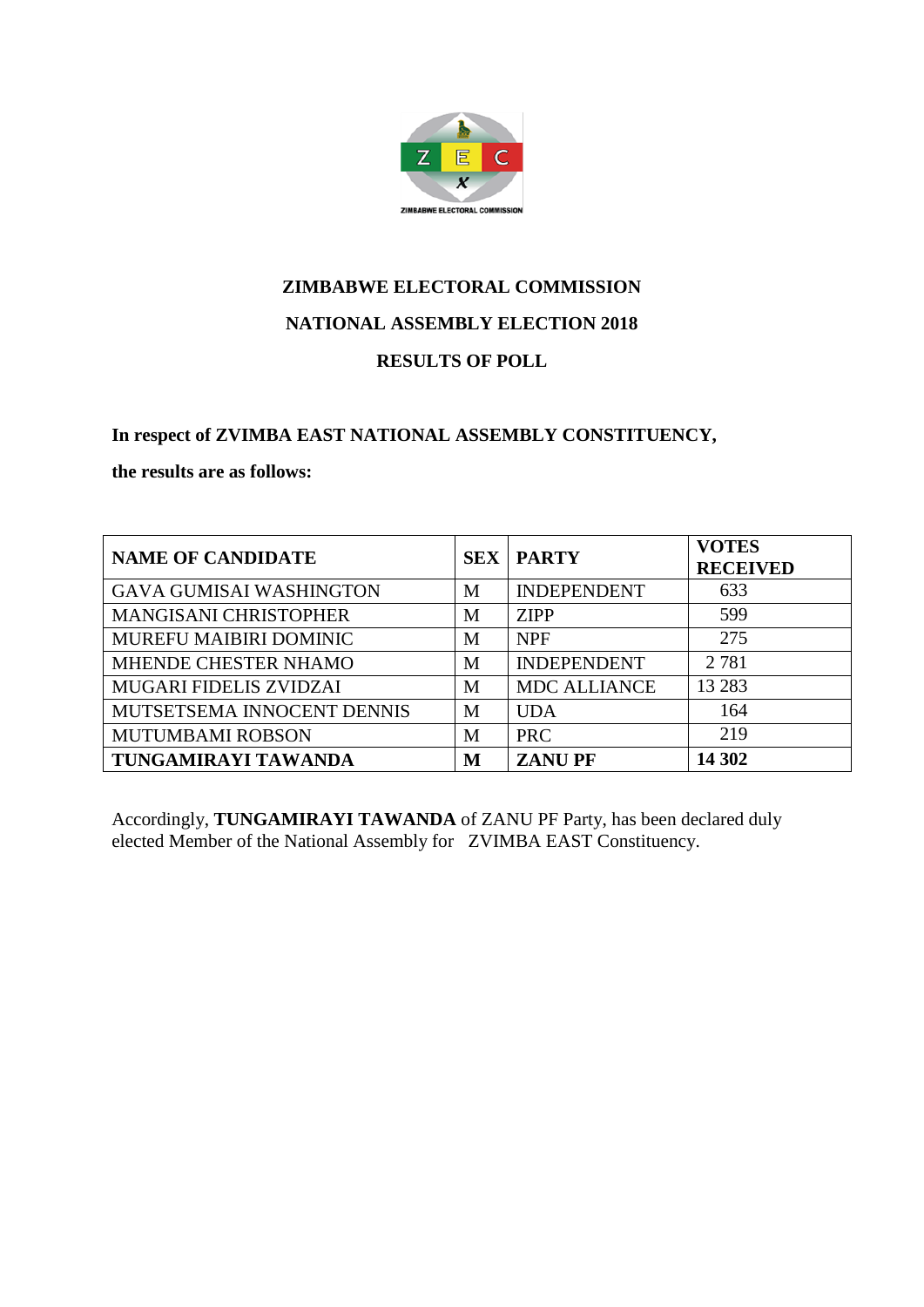

**In respect of ZVIMBA NORTH NATIONAL ASSEMBLY CONSTITUENCY,** 

**the results are as follows:**

| <b>NAME OF CANDIDATE</b>     | <b>SEX</b>   | <b>PARTY</b>        | <b>VOTES</b><br><b>RECEIVED</b> |
|------------------------------|--------------|---------------------|---------------------------------|
| <b>LUNESU JOE GODFREY</b>    | M            | <b>MDC ALLIANCE</b> | 2 0 3 2                         |
| <b>CHIRIMANYEMBA ROSEJOY</b> | $\mathbf{F}$ | <b>ZIPP</b>         | 447                             |
| <b>GONGA NOSPER</b>          | M            | MDC T               | 860                             |
| <b>MATARE NOBERT</b>         | M            | <b>UANC</b>         | 144                             |
| <b>CHOMBO MARRIAN</b>        | F            | <b>ZANUPF</b>       | 20 308                          |
| <b>MATIBIRI EDWIN</b>        | M            | <b>INDEPENDENT</b>  | 254                             |
| <b>IMBAYARWO TECLA</b>       | F            | <b>PRC</b>          | 249                             |
| KEMBO PAUL MUSHONGA          | M            | <b>NPF</b>          | 159                             |

Accordingly, **CHOMBO MARRIAN** of ZANU PF Party, has been declared duly elected Member of the National Assembly for ZVIMBA NORTH Constituency.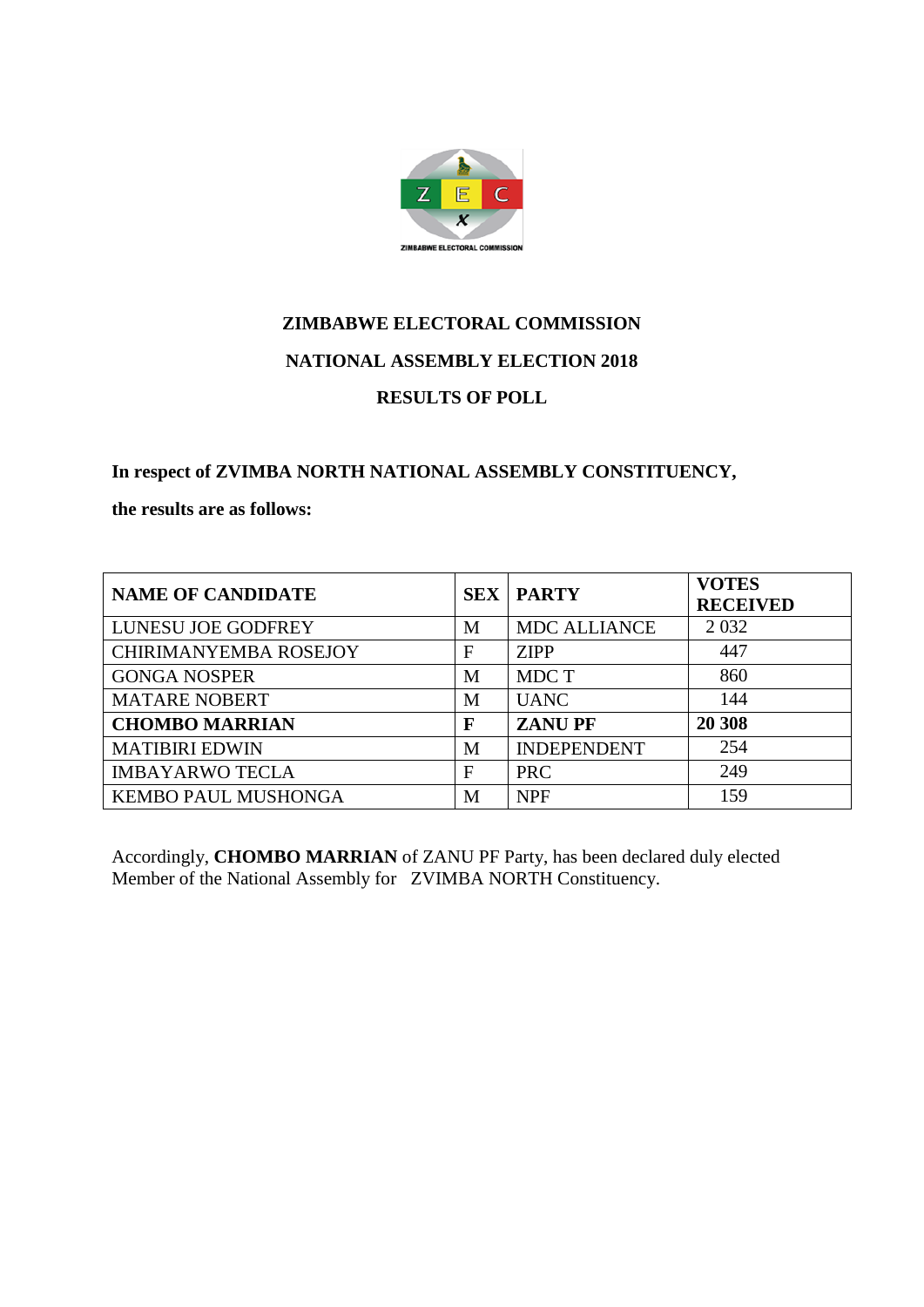

#### **NATIONAL ASSEMBLY ELECTION 2018**

#### **RESULTS OF POLL**

#### **In respect of ZVIMBA SOUTH NATIONAL ASSEMBLY CONSTITUENCY,**

**the results are as follows:**

| <b>NAME OF CANDIDATE</b>       | <b>SEX</b> | <b>PARTY</b>        | <b>VOTES</b><br><b>RECEIVED</b> |
|--------------------------------|------------|---------------------|---------------------------------|
| CHIDHAKWA WALTER KUFAKUNESU    | M          | <b>INDEPENDENT</b>  | 4856                            |
| <b>CHIYANGWA PHILLIP</b>       | M          | <b>ZANUPF</b>       | 11819                           |
| <b>GOMBINGO WALKER ISHMAEL</b> | M          | <b>ZIPP</b>         | 240                             |
| JAMU CHRISTOPHER NYAMADZAWO    | M          | <b>INDEPENDENT</b>  | 436                             |
| NYAMADZAWO NKOSWATI ALLOYS     | M          | <b>MDC ALLIANCE</b> | 3978                            |
| <b>SHAYAMANO NELSON</b>        | M          | <b>PRC</b>          | 170                             |

Accordingly, **CHIYANGWA PHILLIP** of ZANU PF Party, has been declared duly elected Member of the National Assembly for ZVIMBA SOUTH Constituency.